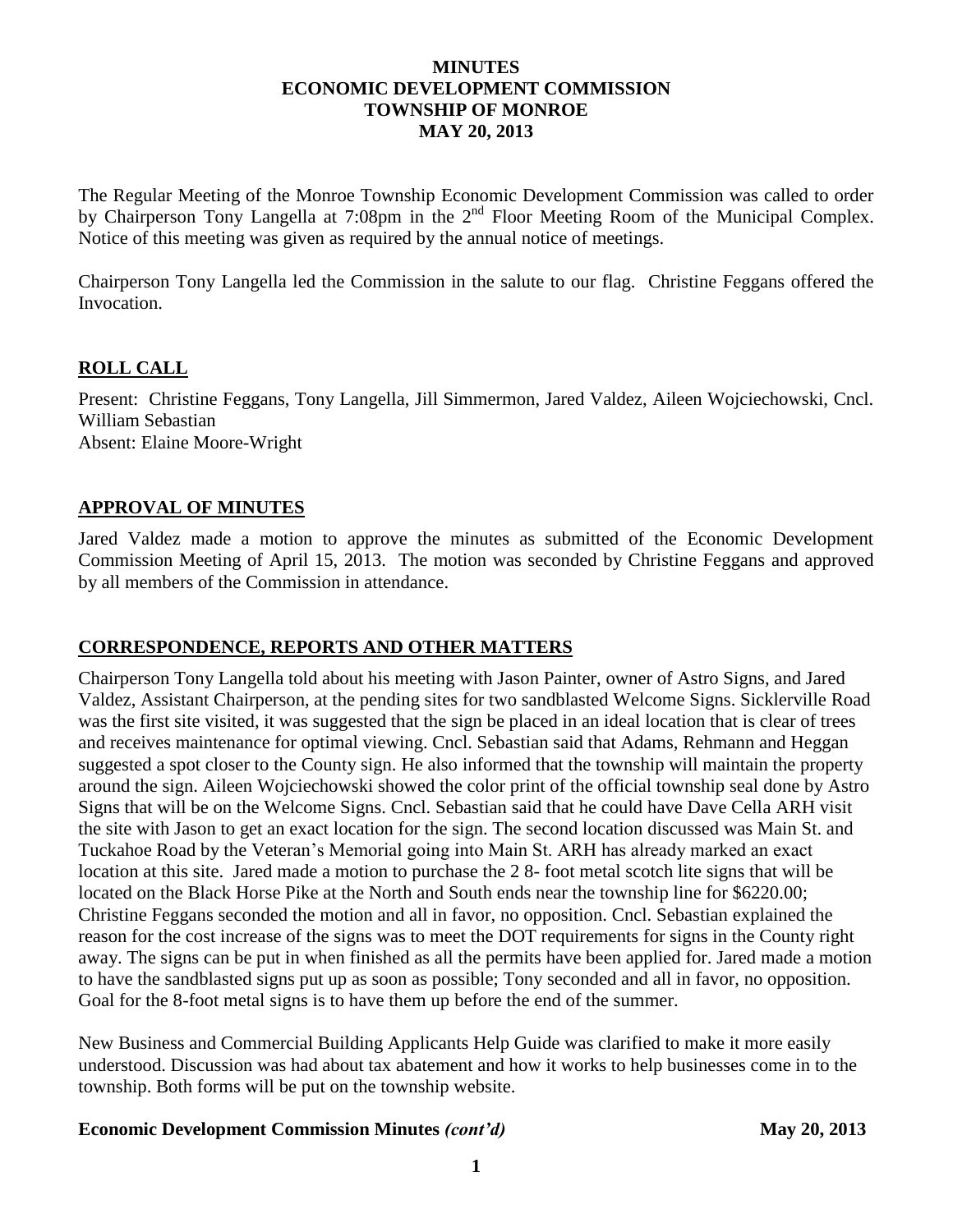# **CORRESPONDENCE, REPORTS AND OTHER MATTERS** (cont'd)

Music Fest is at Owens Park on June 1, 2013, EDC will have 3 tables. Aileen suggested putting out the New Business Application, flyer about Spotlight on local businesses, and email signup sheet for Spotlight on Local Businesses.

Tony and Jared will be at the table from 5-10pm and Jill Simmermon and Aileen will come later and help at the table. EDC will have a table and requested that their table be put next to the Business Association table and the Rotary Club table

Tony and Jared would like to attend a seminar with IEDC (International Economic Development Council. Jared made a motion for Tony and himself to attend; Tony seconded the motion and all in favor, no opposition. Jared made a motion for Tony to buy a membership to IEDC for \$95 of which he will be reimbursed fully; Christine seconded and all in favor, no opposition.

Jared brought information about a property tax reward card program. By supporting local businesses residents will have money paid towards their taxes by the businesses. A bank would need sponsor the program to put out funds for the cost of the cards. Chairperson Tony Langella asked him to do some more research on specifics and to have a representative from the program to come to a meeting. Also, Jill Simmermon was to contact local banks and ask them about sponsoring the program and potentially come to a meeting for the open Banker position. Chairperson Tony Langella was also contacting Fulton bank.

Ribbon Cutting for new businesses was discussed. The Commission feels that it is important to have someone from the township attend the event and to notify the media. The Mayor would be invited to cut the ribbon and if he's not available, Council President Dan Teefy could be asked, and in the event of an emergency EDC Chairperson Tony Langella (or Cncl. Sebastian) could cut the ribbon.

Tony spoke about having a Fed Ex box put in the township somewhere for convenience of the Monroe Township residents.

Cncl. Sebastian talked about Applebee's and said they are still looking for a site to build on.

Cncl. Sebastion spoke in reference to the old Jamesway building, which is now the property of the owner of Shorty's Auto Parts. They will be meeting to discuss the architectural details of the redevelopment zone. He showed the Commission a picture from the architect showing what their plans are for the face of the building.

Tony brought up the open position of Secretary to Jacqualyn Allen who came to sit in on the meeting, she said she would notify Aileen with her decision.

# **ADJOURNMENT**

With no further business to discuss, Chairperson Tony Langella asked for a motion to adjourn. Jared Valdez made a motion to adjourn the Monroe Township Economic Development Commission Meeting of May 20, 2013. The motion was seconded by Christine Feggans; all in favor. Meeting adjourned at 9:12pm.

Respectfully submitted,